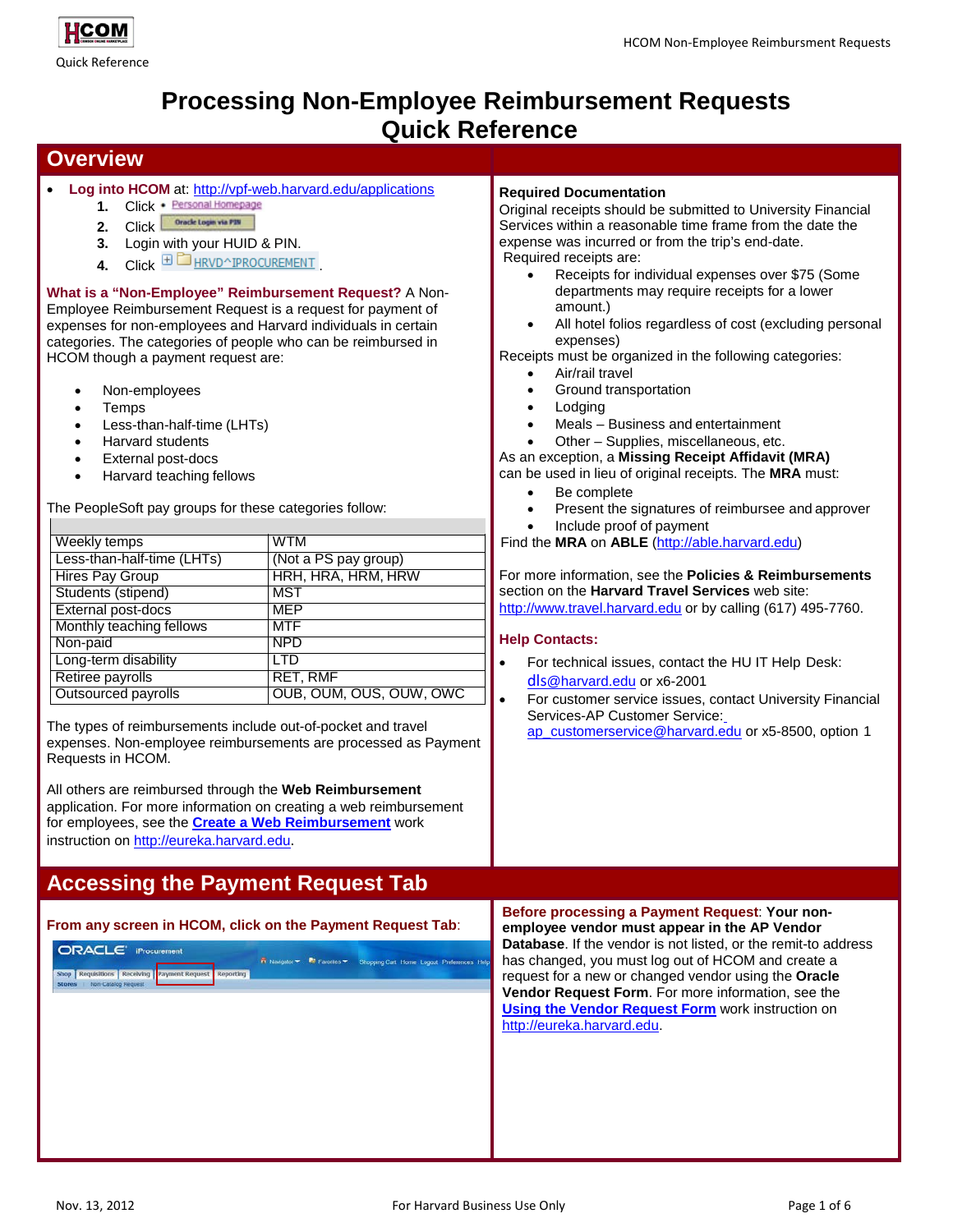

HCOM Non-Employee Reimbursment Requests

Quick Reference

## **The Payment Request Screen Non-Catalog Request** Clear All | Add to Cart | Shapping Cart

|                               | ANDERSON LEE<br>PHILADELPHIA |                                                                                                                      |  |
|-------------------------------|------------------------------|----------------------------------------------------------------------------------------------------------------------|--|
| <sup>*</sup> Business Purpose | Vega, May 7-10, 2012         |                                                                                                                      |  |
| * Payment Amount 450          |                              |                                                                                                                      |  |
|                               |                              | If Checking this box, certifies that this is a Non-Engloyee Reinbursement for valid University business expenses. ID |  |
|                               |                              |                                                                                                                      |  |
|                               |                              | Add to Cart<br>Clear All                                                                                             |  |
|                               |                              | <b>Note:</b> You cannot create a travel reimbursement and a payment                                                  |  |

- **1.** Collect thenecessary receipts.
- **2. Search for the Supplier and Site:** Type in part of the vendor name and click **Q.** Select vendor by clickin **E** Both **Supplie**r and **Supplier Site** fields will be filled in.
- **3. Add Business Purpose:** Include the who, what, when, where, why and who else was involved with this transaction, as well as the transaction date. Note that the information in this field will appear on the **CREW Detail Listing Report**.
- **4. Add the Payment Amount.**
- **5.** By checking this box you are indicating this is not reportable income and does not need to be reported to the IRS.
- **6.** Click Add to Cart

*To add additional lines, type in new Business Purpose*  and Payment Amount, and click **Add to Cart** When finished, **click View Cart and Checkout** 

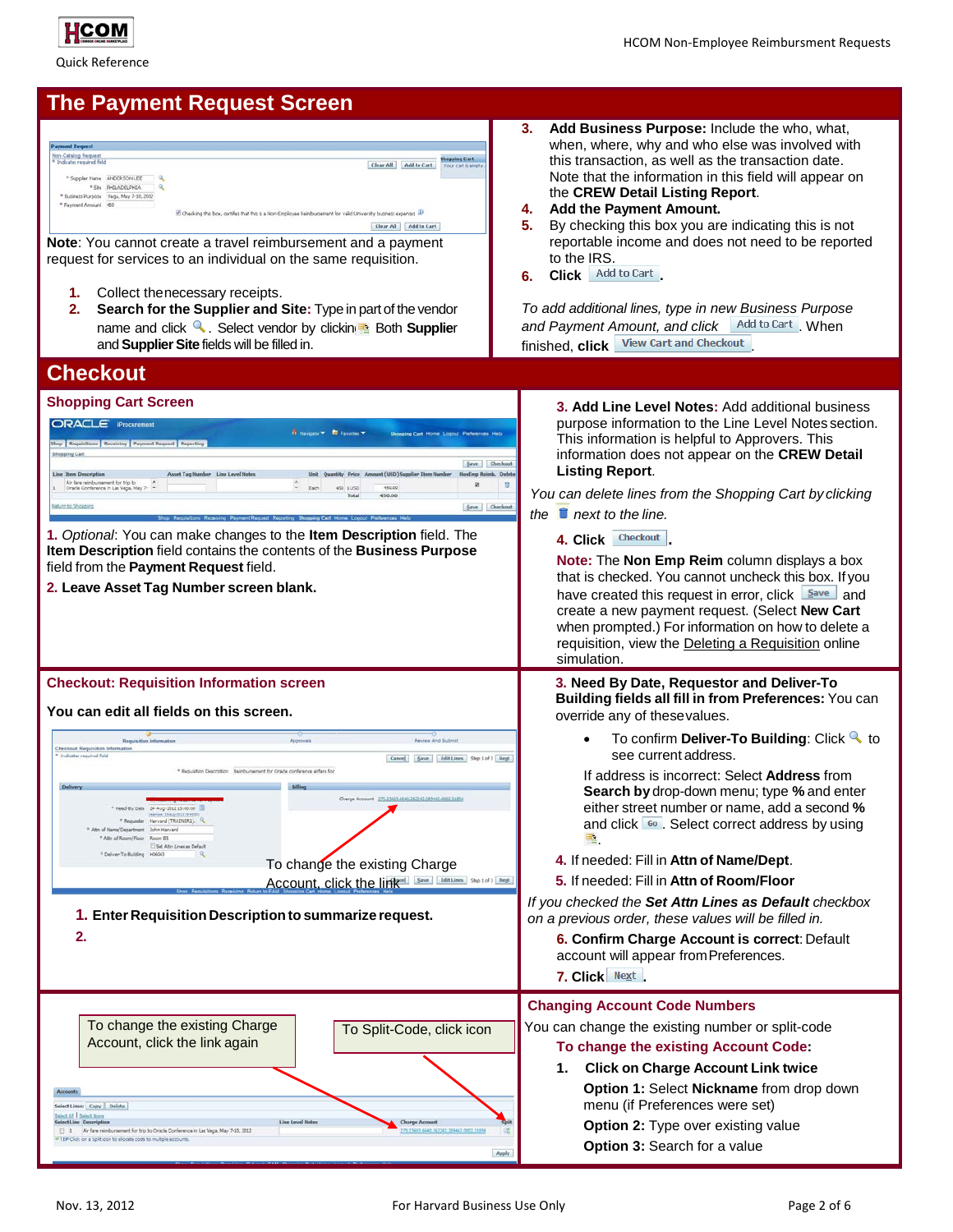

| Select new account code from<br>Split-code by Percent,<br>Nickname drop-down menu (if<br><b>Quantity or Amount</b><br>applicable)<br><b>Charge Accou</b><br>t (USD) Distribution Level Notes<br>Delete<br><b>HRVD Accounting Flexfield</b><br>Percent<br>275.23603.6640.262242.209442.01b<br>100<br>450.00<br>450<br>п<br><b>US ORE ORIGIT FUND ACTIVITY SUBACTIVITY ADD</b><br>Add Another Row<br>Total<br>100<br>450<br>450.00<br>If split-coding, select<br>Apply this Cost Allocation information to all applicable<br>Apply<br><b>Add Another Row</b><br>If you wish to allocate all Requisitions to same coding/split-coding, check<br>Apply this Cost Allocation information to all applicable requisition lines | To search for a value:<br>Click <b>R</b><br>Type in as much of the account string that you<br>know and click search<br>Select code by click radio button and then click<br>Select<br><b>To Split-Code:</b><br>$\mathbb{Z}_2^2$<br>1. Click<br>2. Click Add Another Row<br>3. Find the split-code value using one of the options<br>above<br>4. Split line by Percent, Quantity or Amount<br>Click <b>Apply</b> twice when changes are complete.                                                                                                                                                               |
|-------------------------------------------------------------------------------------------------------------------------------------------------------------------------------------------------------------------------------------------------------------------------------------------------------------------------------------------------------------------------------------------------------------------------------------------------------------------------------------------------------------------------------------------------------------------------------------------------------------------------------------------------------------------------------------------------------------------------|---------------------------------------------------------------------------------------------------------------------------------------------------------------------------------------------------------------------------------------------------------------------------------------------------------------------------------------------------------------------------------------------------------------------------------------------------------------------------------------------------------------------------------------------------------------------------------------------------------------|
| <b>Requisition: Check Approvers screen</b>                                                                                                                                                                                                                                                                                                                                                                                                                                                                                                                                                                                                                                                                              |                                                                                                                                                                                                                                                                                                                                                                                                                                                                                                                                                                                                               |
| Requisition Informatio<br>Check approver name. If<br><b>Checkout: Approvals and Notes</b><br>Your requisition will be sent to the following list of a<br>correct, no further action<br>is required.<br><b>Approvals</b><br>Harvard (TRAINER3), Jessica                                                                                                                                                                                                                                                                                                                                                                                                                                                                  | <b>Review And Submit</b><br><b>Approvals</b><br>Back Step 2 of 3 Next<br>Save<br><b>Manage Approvals</b><br><b>Manage Approvals</b>                                                                                                                                                                                                                                                                                                                                                                                                                                                                           |
| <b>Add Notes</b><br>Note to Approver<br><b>Attachments</b><br><b>Add Attachments</b><br><b>Add Attachment</b><br><b>Title</b><br><b>Description</b><br><b>Last Updated By</b><br><b>Type</b><br>Category<br>No results found.<br>Vendor Justification / Debarment Certification Section<br>Vendor<br>*Justification Reason<br><b>Justification Explanation</b><br><b>Vendor Site</b><br>No results found.<br>download a copy of the Debarment form                                                                                                                                                                                                                                                                      | Note To Supplier<br><b>Delete</b><br><b>Last Updated</b><br><b>Usage</b><br><b>Update</b><br>*Pricing Review Code<br><b>Pricing Other Explanation</b><br><b>Debarment Certification (DC)</b><br>Save<br>Back Step 2 of 3 Next                                                                                                                                                                                                                                                                                                                                                                                 |
| Note: All fields in this screen are optional.<br>Actions you can perform on this screen are:<br>Manage Approvals (add an approver or change first<br>approver)<br>Add a Note to Approver<br>Add or delete an attachment<br>$\bullet$<br><b>Manage Approvers</b>                                                                                                                                                                                                                                                                                                                                                                                                                                                         | <b>Change First Approver</b><br>If this is not the Approver that should approve the Requisition,<br>use Change First Approver to replace the existing Approver.<br>* Actions<br>Add Approver<br>Change First Approver<br>Delete Approver<br>Reset Approval List                                                                                                                                                                                                                                                                                                                                               |
| Default Approver: The name of your default Approver(s) will appear<br>in the approval string at the top left of the screen.<br>If you need to add an approver or change the default approver, click<br>Manage Approvals The Manage Approvals radio buttons appear.<br><b>Add Approver</b><br>Select the Add Approver radio button to add an additional<br>approver(s) to this Requisition, if needed. (Note: The button is<br>selected on opening.)<br>* Actions<br>@ Add Approver<br>Change First Approver<br><b>Delete Approver</b><br>Reset Approval List<br>Q<br>* Approver<br>Before Harvard (TRAINER3), Jessica<br>Add to Location                                                                                | Current First Approver Harvard (TRAINER2), Jane<br>* New First Approver<br>Click the Change First Approver radio button.<br>а.<br>Type in New First Approver's last name and click $[$<br>b.<br>Select name by clicking $\boxed{\triangleq}$ . Click Select at bottom of<br>c.<br>page.<br>Click Submit<br>d.<br>If you wish to reset the First Approver, select the Reset First<br>Approver radio button and click Submit.<br>Note: You cannot delete a default approver.<br>Add Notes - Add text in the Note to Approver field. The Note<br>to Supplier field is not used in Payment Requests; leave blank. |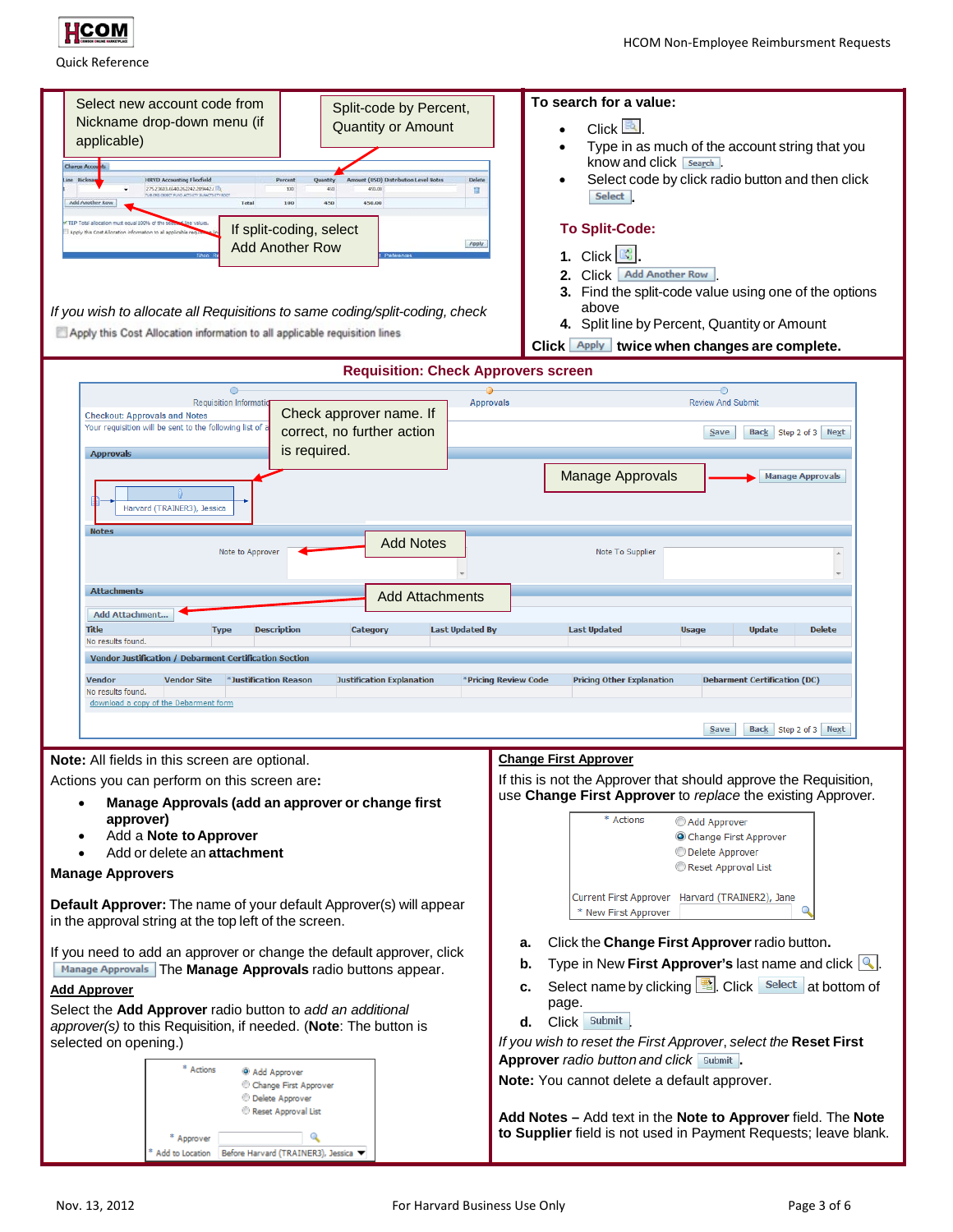

| Enter Approver's last name and click 4<br>a.<br>Select name by clicking <b>B</b> Click Select at<br>b.<br>bottom of page.<br>Select whether the Approver should appear before<br>c.<br>or after the default Approver.<br>Submit<br>Click  <br>d.<br>е.<br>If you wish to reset the First Approver, select the Reset First<br><b>Approver</b> radio button and click Submit                    | <b>Add Attachment:</b><br><b>Add Attachment</b><br>Click<br>a.<br>Type in Description<br>b.<br>Select Type and add attachment:<br>c.<br><b>File:</b> select radio button next to File and click<br>a.<br>Browse select file from local computer.<br><b>URL:</b> select radio button next to URL and type<br>b <sub>1</sub><br>URL of website into URL field<br><b>Text:</b> select radio button next to Text and type<br>C.<br>text into Textbox.<br>Apply<br>Click  <br>d.<br>To delete an Attachment, click <b>1</b> . When you have completed     |  |
|-----------------------------------------------------------------------------------------------------------------------------------------------------------------------------------------------------------------------------------------------------------------------------------------------------------------------------------------------------------------------------------------------|------------------------------------------------------------------------------------------------------------------------------------------------------------------------------------------------------------------------------------------------------------------------------------------------------------------------------------------------------------------------------------------------------------------------------------------------------------------------------------------------------------------------------------------------------|--|
| Save Printable Page Back Step 1 of 1 Submit<br>4719592: Tatal 430.00<br>Crazini R. Harvard (TRAINFR1), John<br>ation Data 23-Aug-2012 09:11:05<br>cription Reimbursement for Orade conference airfare for Le<br>Details Line<br><b>Cryst Cast</b><br>a Fizikin<br>1 LISD<br>Air fare reimbursement for big to Orada Conference in Let Vena, Nay 7-10, 201<br>450<br>450.00<br>Total<br>450.00 | the changes, click Next<br><b>Checkout: Review &amp; Submit Screen</b><br>Optional: You can print this screen:<br>Click Show link next to all Requisition Lines to see<br>1.<br>account coding.<br><b>Printable Page</b><br>Click<br>2.<br>Click Submit to submit Shopping Cart.                                                                                                                                                                                                                                                                     |  |
| sition 4719592 has been submitted to Harvard (TRAINER3). Jessica for approva<br>Continue Shopping                                                                                                                                                                                                                                                                                             | <b>Confirmation Screen</b><br>You will receive a Requisition Number. HCOM will forward the<br>Requisition to your Approver. The Approver will receive an<br>email that the Requisition is awaiting his/her approval.<br>Forward original receipts and the HCOM Non Employee<br><b>Reimbursement Form</b> (if using), to Approver. (See the After<br>Final Approval section below for more information on this<br>form.)<br><b>Continue Shopping</b><br><b>Shop</b><br><b>Click</b><br>to return to Homepage, or<br>click the Logout link to log out. |  |

### **After Final Approval**

**Non-Employee Reimbursement Request Documentation Requirements**

Either the **HCOM Non-Employee Reimbursement cover sheet (preferred)** or the **HCOM Non [Employee Reimbursement](http://able.harvard.edu/forms/HCOM_non-employee_reimbursement_form.pdf) Form** (available on ABLE- [http://able.harvard.edu\)](http://able.harvard.edu/)) must be submitted.

- The submitted formmust:
	- o Be hardcopy
		- o Include the NR number
	- o Be signed by the reimbursee<br>
	o Be submitted with original red
	- Be submitted with original receipts

**Note: The Shopper OR Approver can send original receipts and forms to AP after approval.**

#### **Non-Employee Reimbursement (NR) Number**

The Shopper will receive an email indicating that the Requisition is approved and the **Non-employee Reimbursement (NR)** number is generated. The Shopper can also see this information on the **HCOM Homepage** in the My Notifications area:

| <b>My Notifications</b>  |                        |                                                       |                |             |                                     |
|--------------------------|------------------------|-------------------------------------------------------|----------------|-------------|-------------------------------------|
|                          |                        |                                                       |                |             | <b>Full List</b>                    |
|                          |                        |                                                       | S Previous 1-5 |             | $\blacktriangleright$ Next 5 $\geq$ |
| From                     | <b>Type</b>            | Subject                                               |                | Sent        | Due                                 |
| Harvard (TRAINER1), John | HU PO Approval         | Standard Purchase Order NR000337728 has been approved |                | 23-Aug-2012 |                                     |
|                          | HU PO Create Documents | Purchase Order : NW<br>0337728 created                |                | 23-Aug-2012 |                                     |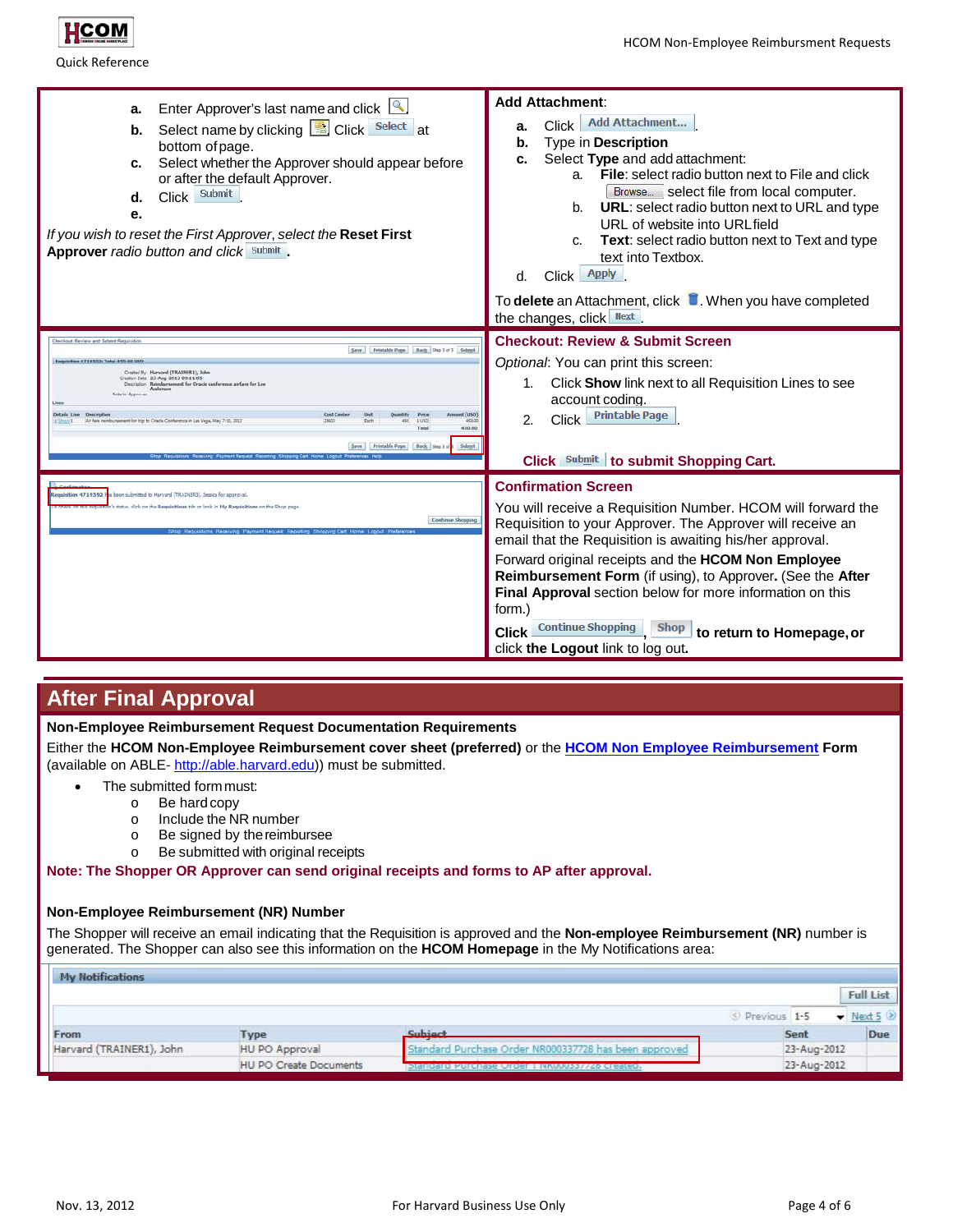

| HCOM NON-EMPLOYEE REIMBURSEMENT FORM<br>阿穗<br><b>HARVARD</b><br><b>Accounts Payable</b><br><b>UNIVERSITY</b><br>鷹<br><b>University Financial Services</b><br><b>NR Number</b><br>Request Date*<br>10/11/12<br>Requisition #<br><b>Reimbursee Name</b><br>HUID (Affiliates)<br>Affiliation C Invited Guest<br>Harvard Student (Other (Explain below)<br>Other Explaination<br>U.S. Citizen or Permanent Resident CYes C No<br><b>Federal Sponored Funds</b><br>○Yes ○No<br>Dates of<br>Business Purpose: Provide detail reasons and date ranges for expenditures. Travel and entertainment<br>Expense(s)<br>expense require the person(s) and/or organization and location. ALL expenses must be itemized.<br>$\sharp 1$<br>$\sharp 2$<br>$\pm 3$<br>ALL EXPENSES MUST BE ITEMIZED INCLUDING EXPENSES LESS THAN \$75<br>(A DETAIL ITEMIZED LIST FOR EXPENSES LESS THAN \$75 CAN BE ATTACHED TO THIS FORM)<br><b>ORACLE</b> iProcurement<br>n Navigator <b>R</b> Favorites<br>ping Cart Home Logout Preferences H<br>eceiving Payment Request Reporting | If Submitting the HCOM Non Employee Reimbursement Form:<br>Find NR# on the Approval confirmation email or the My<br>1.<br>Notifications area of the HCOM Homepage.<br>Write the NR# in the NR Number field on the HCOM Non<br>2.<br>Employee Reimbursement Form.<br>Attach receipts to the file.<br>3.<br>Send everything to University Accounts Payable, 1033<br>4.<br>Massachusetts Avenue, 2 <sup>nd</sup> Floor, Cambridge, MA 02138.<br>Note: The HCOM Non Employee Reimbursement Form must<br>be signed by the reimbursee.<br>If Submitting the HCOM Non-Employee Reimbursement<br><b>Cover Sheet (preferred):</b><br>The shopper must perform the following steps after approval:<br>Log into HCOM<br>1.<br>2.<br>Click the Requisitions tab. |
|-------------------------------------------------------------------------------------------------------------------------------------------------------------------------------------------------------------------------------------------------------------------------------------------------------------------------------------------------------------------------------------------------------------------------------------------------------------------------------------------------------------------------------------------------------------------------------------------------------------------------------------------------------------------------------------------------------------------------------------------------------------------------------------------------------------------------------------------------------------------------------------------------------------------------------------------------------------------------------------------------------------------------------------------------------|------------------------------------------------------------------------------------------------------------------------------------------------------------------------------------------------------------------------------------------------------------------------------------------------------------------------------------------------------------------------------------------------------------------------------------------------------------------------------------------------------------------------------------------------------------------------------------------------------------------------------------------------------------------------------------------------------------------------------------------------------|
| lequisitions<br>Search<br>I Indicates requisition with a pending change request<br>Select requisition: Copy To Cart   Change   Complete<br><b>Select Requisition Supplie</b><br>D-<br>Total (USD) Creation Date<br><b>Kitab</b><br>Order<br>Standard Purchase Order: NR000337728, 0 (Total USD 450 0<br>Currency#USD<br>Actions View-Receipts . Go Ok<br>Order Infort<br><b>Terms and Condition</b><br>Total 450.00<br>Total 450.00<br><b>Payment Terms Immediate</b><br>Received 0.00<br>Invoiced 0.00<br>Suppler ANDERSON LEE<br>Carrier<br>uppler Ste PHILADELPHIA<br>Wyment Status Not Paid<br>FOR<br>Address 2409 SOUTH STREET<br>Freight Terms<br>PHILADELPHIA, PA 19146<br><b>Shipping Control</b>                                                                                                                                                                                                                                                                                                                                             | <b>Requisitions Screen</b><br>The NR number appears on the right.<br>Click the NR number.<br><b>The Order Information Screen</b><br>Click the View link in the Attachment field.                                                                                                                                                                                                                                                                                                                                                                                                                                                                                                                                                                     |
| Buyer Hanned (TRAINER).<br>Ship To Address<br>Order Date 23-Aug-2012 11:34:01<br>Description<br>Address Harvard Univ<br>Status Approved<br>Holyoke Ctr<br>ote to Supplie<br>1350 Massachusetts Ave<br>Operating Unit Harvard University Operating<br>Cambridge, HA 02138<br>Bill-To Address<br>Attach<br>Address Marward Univ<br><b>Univ Place</b><br>124 Ht Auburn St.<br>ambridge, 14A 0213                                                                                                                                                                                                                                                                                                                                                                                                                                                                                                                                                                                                                                                         |                                                                                                                                                                                                                                                                                                                                                                                                                                                                                                                                                                                                                                                                                                                                                      |
| um to Standard Purchase Order: NR000337728, 0 (Total USD 450.0)                                                                                                                                                                                                                                                                                                                                                                                                                                                                                                                                                                                                                                                                                                                                                                                                                                                                                                                                                                                       | <b>Attachments List</b><br>Under the File column, the NONEMPREIMB.pdf file will<br>1.<br>be listed. Click this file to open it.<br>Note: The NR # appears on this file.<br>Print the file.<br>2.                                                                                                                                                                                                                                                                                                                                                                                                                                                                                                                                                     |